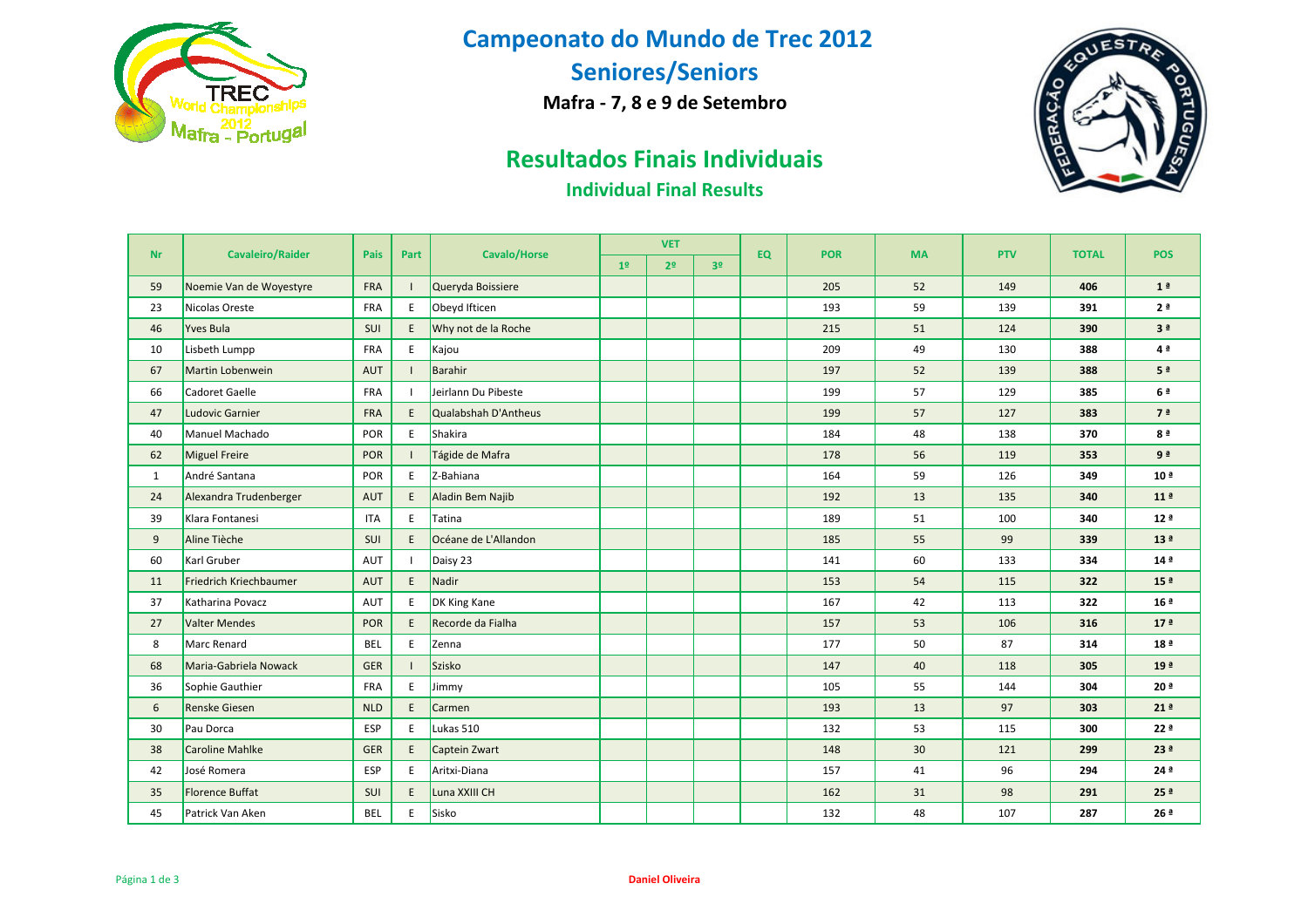

# **Campeonato do Mundo de Trec 2012**

**Seniores/Seniors**

**Mafra - 7, 8 e 9 de Setembro**



# **Resultados Finais Individuais**

#### **Individual Final Results**

| <b>Nr</b>      | <b>Cavaleiro/Raider</b>       | Pais       | Part | <b>Cavalo/Horse</b>  | <b>VET</b>     |                | <b>EQ</b>      | <b>POR</b> | <b>MA</b> | <b>PTV</b>     | <b>TOTAL</b> | <b>POS</b> |                 |
|----------------|-------------------------------|------------|------|----------------------|----------------|----------------|----------------|------------|-----------|----------------|--------------|------------|-----------------|
|                |                               |            |      |                      | 1 <sup>°</sup> | 2 <sup>o</sup> | 3 <sup>o</sup> |            |           |                |              |            |                 |
| 52             | Jorge Delgado                 | POR        |      | Xiita                |                |                |                |            | 137       | 39             | 104          | 280        | 27 <sup>°</sup> |
| 22             | Laetitia Roy                  | SUI        | Ε    | Vaillante Du Peupé   |                |                |                |            | 161       | 24             | 93           | 278        | 28 <sup>ª</sup> |
| 55             | <b>Hilary Barnard</b>         | <b>GBR</b> |      | Quolisca Du Reverdy  |                |                |                |            | 152       | 38             | 85           | 275        | 29 <sup>°</sup> |
| 54             | Pablo Moreno                  | ESP        |      | Chambao              |                |                |                |            | 117       | 36             | 111          | 264        | 30 ª            |
| 26             | Loriano Pandolfi              | <b>ITA</b> | E    | Quasar Delle Formole |                |                |                |            | 86        | 53             | 123          | 262        | 31 <sup>a</sup> |
| 50             | Alessio Sauroni               | <b>ITA</b> | E    | Obayan Sirokko       |                |                |                |            | 107       | 30             | 124          | 261        | 32 <sup>a</sup> |
| 15             | Anneli Eckervall              | <b>SWE</b> | E    | Moussaka de Sommanc  |                |                |                |            | 142       | 20             | 97           | 259        | 33 <sup>2</sup> |
| 12             | Bettina Klingmüller           | GER        | E    | Barlo                |                |                |                |            | 137       | 45             | 76           | 258        | 34 <sup>a</sup> |
| $\overline{4}$ | Javier Perales                | <b>ESP</b> | E    | Oberon               |                |                |                |            | 117       | 47             | 79           | 243        | 35 <sup>2</sup> |
| 17             | José Monrove                  | ESP        | Ε    | Superman             |                |                |                |            | 87        | 56             | 100          | 243        | 36 <sup>2</sup> |
| 20             | <b>Frederic Pierrestiger</b>  | CAN        | E    | <b>Kass Krout HN</b> |                |                |                |            | 123       | 41             | 63           | 227        | 37 <sup>8</sup> |
| 48             | Wolfgang Sabaini              | AUT        | E    | Stella 27            |                |                |                |            | 53        | 55             | 119          | 227        | 38 <sup>a</sup> |
| 31             | Dot Still                     | <b>GBR</b> | E    | Bubalou              |                |                |                |            | 131       | 15             | 75           | 221        | 39 <sup>ª</sup> |
| 57             | Sophie Vanderauwera           | <b>BEL</b> |      | Choura               |                |                |                |            | 66        | 26             | 113          | 205        | 40 <sup>a</sup> |
| 25             | <b>Beatrix Enzberg-Mahlke</b> | <b>GER</b> | E    | Chris CH             |                |                |                |            | 61        | 30             | 104          | 195        | 41 <sup>9</sup> |
| 32             | Ingrid Helmes                 | <b>NLD</b> | E    | Tapas Touch          |                |                |                |            | 125       | 9              | 52           | 186        | 42ª             |
| 43             | Daniel Nolan                  | <b>GBR</b> | E    | Agave Vanden         |                |                |                |            | 86        | $\overline{0}$ | 92           | 178        | 43 <sup>ª</sup> |
| $\overline{2}$ | Moa Lundgren                  | SWE        | E    | Thokkadis            |                |                |                |            | 76        | 22             | 69           | 167        | 44 <sup>a</sup> |
| 49             | Anja Wendt                    | <b>GER</b> | E    | Latido               |                |                |                |            | 37        | 48             | 79           | 164        | 45 <sup>ª</sup> |
| 65             | Veronika Schmid               | SUI        |      | Europa V CH          |                |                |                |            | 21        | 53             | 84           | 158        | 46 <sup>ª</sup> |
| 61             | <b>Madeleine Gaukler</b>      | <b>GER</b> |      | Blacky               |                |                |                |            | 42        | 14             | 78           | 134        | 47 <sup>9</sup> |
| $\overline{7}$ | <b>Carole Charest</b>         | CAN        | E    | Balikjy              |                |                |                |            | 5         | 43             | 70           | 118        | 48 <sup>ª</sup> |
| 33             | <b>Genevieve Bastien</b>      | CAN        | E    | Osiris               |                |                |                |            | $-22$     | 24             | 94           | 96         | 49 <sup>ª</sup> |
| 51             | <b>Brixi Ghouti</b>           | ALG        |      | A. Maria Beibot      |                |                |                |            | 40        | 0              | 48           | 88         | 50 <sup>a</sup> |
| 19             | Annette Breedijk              | <b>NLD</b> | E    | Tjakka               |                |                |                | 10         | 9         | 15             | 64           | 78         | 51 <sup>a</sup> |
| 64             | Jackie Bennett                | <b>GBR</b> |      | Atento               |                |                |                |            | $-84$     | 30             | 70           | 16         | 52 <sup>a</sup> |